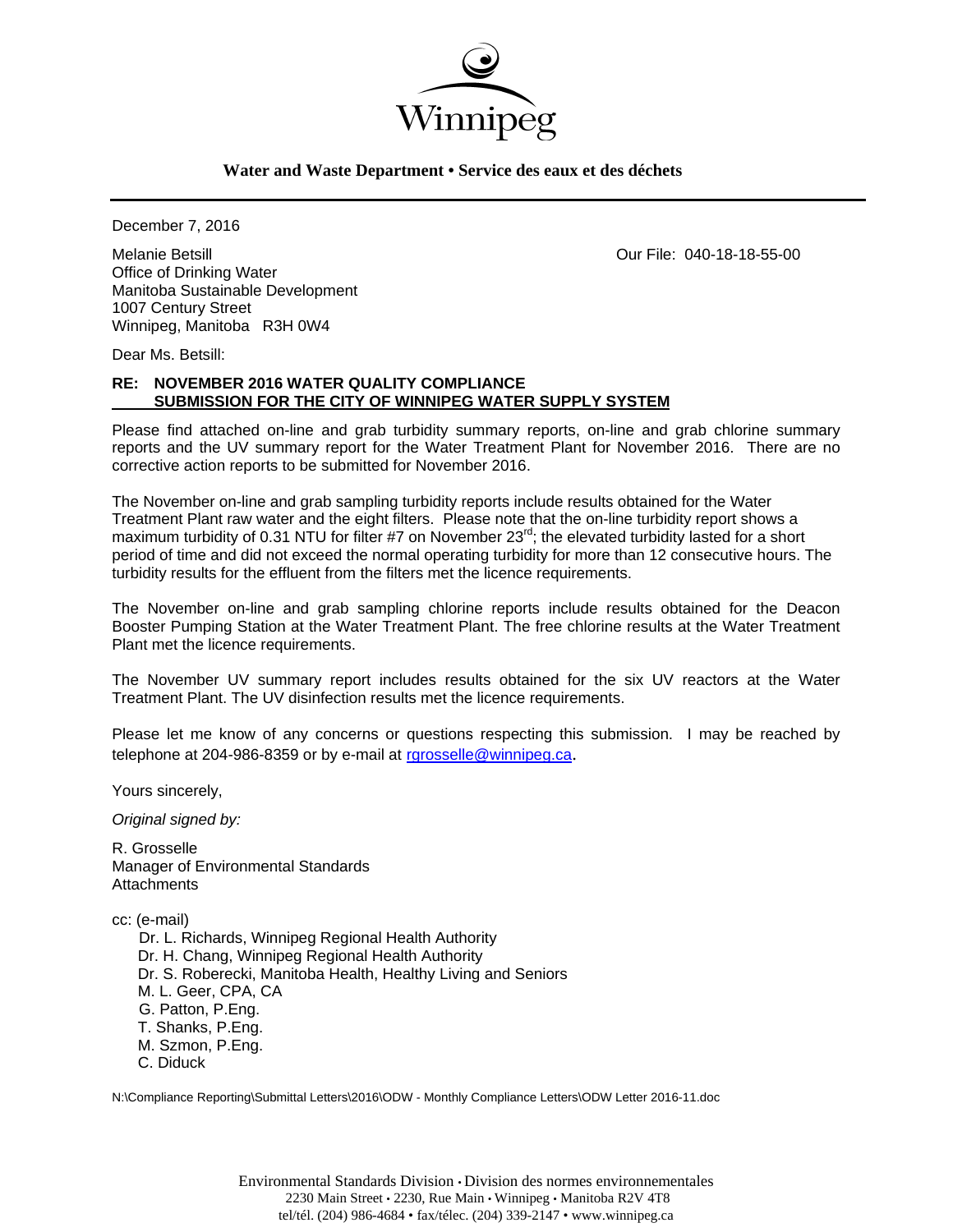

# **CITY OF WINNIPEG**WATER AND WASTE DEPARTMENT

Water System Code: **252.00**

Licence Number: **PWS-09-412-01**

### WATER SERVICES

|                                                                                                             | November 2016 Turbidity (NTU)          |      |      |              |      |              |           |             |      |              |          |              |          |              |      |              |          |              |  |  |  |  |  |  |  |
|-------------------------------------------------------------------------------------------------------------|----------------------------------------|------|------|--------------|------|--------------|-----------|-------------|------|--------------|----------|--------------|----------|--------------|------|--------------|----------|--------------|--|--|--|--|--|--|--|
|                                                                                                             |                                        | Raw  |      | Filter #1    |      | Filter #2    |           | Filter #3   |      | Filter #4    |          | Filter #5    |          | Filter #6    |      | Filter #7    |          | Filter #8    |  |  |  |  |  |  |  |
|                                                                                                             | Date<br>Avg                            |      | Avg  | Max          | Avg  | Max          | Avg       | Max         | Avg  | Max          | Avg      | Max          | Avg      | Max          | Avg  | Max          | Avg      | Max          |  |  |  |  |  |  |  |
|                                                                                                             | 1/11/2016                              | 1.06 | 0.02 | 0.05         | 0.07 | 0.15         | 0.00      | 0.00        | 0.04 | 0.09         | 0.07     | 0.11         | 0.02     | 0.03         | 0.02 | 0.08         | 0.00     | 0.01         |  |  |  |  |  |  |  |
|                                                                                                             | 2/11/2016                              | 1.11 | 0.02 | 0.05         | 0.07 | 0.11         | 0.00      | 0.03        | 0.03 | 0.07         | 0.05     | 0.11         | 0.02     | 0.07         | 0.03 | 0.05         | 0.01     | 0.01         |  |  |  |  |  |  |  |
|                                                                                                             | 3/11/2016                              | 1.13 | 0.02 | 0.04         | 0.10 | 0.14         | 0.00      | 0.03        | 0.02 | 0.04         | 0.07     | 0.09         | 0.01     | 0.07         | 0.02 | 0.07         | 0.00     | 0.01         |  |  |  |  |  |  |  |
|                                                                                                             | 4/11/2016                              | 1.14 | 0.02 | 0.05         | 0.05 | 0.15         | 0.00      | 0.00        | 0.04 | 0.08         | 0.07     | 0.11         | 0.02     | 0.04         | 0.02 | 0.03         | 0.00     | 0.03         |  |  |  |  |  |  |  |
|                                                                                                             | 5/11/2016                              | 1.17 | 0.02 | 0.03         | 0.09 | 0.11         | 0.00      | 0.04        | 0.03 | 0.09         | 0.06     | 0.12         | 0.02     | 0.09         | 0.03 | 0.10         | 0.01     | 0.01         |  |  |  |  |  |  |  |
|                                                                                                             | 6/11/2016                              | 1.29 | 0.04 | 0.07         | 0.09 | 0.15         | 0.00      | 0.05        | 0.04 | 0.09         | 0.09     | 0.11         | 0.02     | 0.04         | 0.03 | 0.10         | 0.01     | 0.08         |  |  |  |  |  |  |  |
|                                                                                                             | 7/11/2016                              | 1.21 | 0.02 | 0.07         | 0.05 | 0.11         | 0.00      | 0.02        | 0.04 | 0.08         | 0.04     | 0.12         | 0.05     | 0.13         | 0.02 | 0.05         | 0.00     | 0.03         |  |  |  |  |  |  |  |
|                                                                                                             | 8/11/2016                              | 1.14 | 0.01 | 0.02         | 0.05 | 0.06         | 0.01      | 0.07        | 0.01 | 0.06         | 0.02     | 0.07         | 0.03     | 0.12         | 0.03 | 0.10         | 0.01     | 0.01         |  |  |  |  |  |  |  |
|                                                                                                             | 9/11/2016                              | 1.09 | 0.02 | 0.06         | 0.04 | 0.11         | 0.00      | 0.07        | 0.01 | 0.02         | 0.02     | 0.05         | 0.04     | 0.06         | 0.02 | 0.06         | 0.00     | 0.01         |  |  |  |  |  |  |  |
|                                                                                                             | 10/11/2016                             | 1.07 | 0.01 | 0.06         | 0.04 | 0.11         | 0.00      | 0.02        | 0.02 | 0.05         | 0.02     | 0.06         | 0.05     | 0.12         | 0.01 | 0.03         | 0.01     | 0.01         |  |  |  |  |  |  |  |
|                                                                                                             | 11/11/2016                             | 1.05 | 0.01 | 0.03         | 0.06 | 0.07         | 0.01      | 0.07        | 0.01 | 0.06         | 0.02     | 0.03         | 0.03     | 0.12         | 0.03 | 0.09         | 0.00     | 0.03         |  |  |  |  |  |  |  |
|                                                                                                             | 12/11/2016                             | 1.05 | 0.02 | 0.06         | 0.04 | 0.11         | 0.00      | 0.07        | 0.01 | 0.02         | 0.03     | 0.07         | 0.05     | 0.13         | 0.02 | 0.21         | 0.01     | 0.06         |  |  |  |  |  |  |  |
|                                                                                                             | 13/11/2016                             | 1.04 | 0.02 | 0.07         | 0.04 | 0.12         | 0.00      | 0.05        | 0.02 | 0.06         | 0.02     | 0.06         | 0.04     | 0.11         | 0.01 | 0.03         | 0.01     | 0.01         |  |  |  |  |  |  |  |
|                                                                                                             | 14/11/2016                             | 1.02 | 0.02 | 0.06         | 0.06 | 0.11         | 0.00      | 0.06        | 0.01 | 0.06         | 0.02     | 0.05         | 0.03     | 0.11         | 0.03 | 0.09         | 0.01     | 0.06         |  |  |  |  |  |  |  |
|                                                                                                             | 15/11/2016                             | 1.02 | 0.02 | 0.05         | 0.04 | 0.11         | 0.00      | 0.06        | 0.01 | 0.02         | 0.03     | 0.05         | 0.04     | 0.06         | 0.02 | 0.08         | 0.00     | 0.03         |  |  |  |  |  |  |  |
|                                                                                                             | 16/11/2016                             | 0.99 | 0.01 | 0.05         | 0.03 | 0.10         | 0.00      | 0.04        | 0.01 | 0.06         | 0.02     | 0.05         | 0.03     | 0.11         | 0.01 | 0.03         | 0.01     | 0.01         |  |  |  |  |  |  |  |
|                                                                                                             | 17/11/2016                             | 1.01 | 0.01 | 0.03         | 0.06 | 0.08         | 0.00      | 0.06        | 0.01 | 0.05         | 0.02     | 0.04         | 0.03     | 0.11         | 0.03 | 0.08         | 0.00     | 0.04         |  |  |  |  |  |  |  |
|                                                                                                             | 18/11/2016                             | 1.00 | 0.01 | 0.05         | 0.04 | 0.10         | 0.00      | 0.00        | 0.02 | 0.02         | 0.03     | 0.06         | 0.04     | 0.09         | 0.02 | 0.07         | 0.00     | 0.03         |  |  |  |  |  |  |  |
|                                                                                                             | 19/11/2016                             | 0.96 | 0.01 | 0.05         | 0.04 | 0.06         | 0.00      | 0.05        | 0.01 | 0.06         | 0.02     | 0.07         | 0.03     | 0.11         | 0.02 | 0.04         | 0.01     | 0.02         |  |  |  |  |  |  |  |
|                                                                                                             | 20/11/2016                             | 0.95 | 0.02 | 0.05         | 0.05 | 0.11         | 0.00      | 0.00        | 0.02 | 0.06         | 0.03     | 0.05         | 0.04     | 0.10         | 0.02 | 0.08         | 0.00     | 0.03         |  |  |  |  |  |  |  |
|                                                                                                             | 21/11/2016                             | 0.94 | 0.02 | 0.06         | 0.05 | 0.11         | OL        | OL          | 0.02 | 0.02         | 0.03     | 0.07         | 0.04     | 0.07         | 0.02 | 0.08         | 0.01     | 0.02         |  |  |  |  |  |  |  |
|                                                                                                             | 22/11/2016                             | 0.95 | 0.02 | 0.06         | 0.05 | 0.11         | <b>OL</b> | <b>OL</b>   | 0.01 | 0.05         | 0.02     | 0.05         | 0.02     | 0.09         | 0.01 | 0.04         | 0.01     | 0.01         |  |  |  |  |  |  |  |
|                                                                                                             | 23/11/2016                             | 0.95 | 0.01 | 0.03         | 0.05 | 0.08         | OL        | OL          | 0.02 | 0.05         | 0.02     | 0.09         | 0.04     | 0.24         | 0.03 | 0.31         | 0.01     | 0.03         |  |  |  |  |  |  |  |
|                                                                                                             | 24/11/2016                             | 0.91 | 0.03 | 0.06         | 0.06 | 0.11         | <b>OL</b> | OL          | 0.02 | 0.06         | 0.03     | 0.05         | 0.03     | 0.10         | 0.03 | 0.09         | 0.01     | 0.03         |  |  |  |  |  |  |  |
|                                                                                                             | 25/11/2016                             | 0.90 | 0.03 | 0.08         | 0.06 | 0.11         | OL        | OL          | 0.02 | 0.02         | 0.02     | 0.07         | 0.04     | 0.10         | 0.02 | 0.08         | 0.01     | 0.03         |  |  |  |  |  |  |  |
|                                                                                                             | 26/11/2016                             | 0.91 | 0.03 | 0.08         | 0.06 | 0.13         | OL        | <b>OL</b>   | 0.02 | 0.06         | 0.03     | 0.08         | 0.04     | 0.10         | 0.02 | 0.04         | 0.01     | 0.01         |  |  |  |  |  |  |  |
|                                                                                                             | 27/11/2016                             | 0.92 | 0.03 | 0.05         | 0.06 | 0.10         | OL        | OL          | 0.02 | 0.08         | 0.03     | 0.08         | 0.04     | 0.12         | 0.04 | 0.10         | 0.01     | 0.04         |  |  |  |  |  |  |  |
|                                                                                                             | 28/11/2016                             | 0.92 | 0.04 | 0.09         | 0.04 | 0.09         | OL        | <b>OL</b>   | 0.02 | 0.08         | 0.04     | 0.07         | 0.04     | 0.06         | 0.03 | 0.10         | 0.01     | 0.03         |  |  |  |  |  |  |  |
|                                                                                                             | 29/11/2016                             | 0.92 | 0.03 | 0.08         | 0.04 | 0.10         | OL        | OL          | 0.02 | 0.04         | 0.03     | 0.09         | 0.05     | 0.12         | 0.04 | 0.11         | 0.01     | 0.01         |  |  |  |  |  |  |  |
|                                                                                                             | 30/11/2016                             | 0.93 | 0.03 | 0.11         | 0.03 | 0.06         | <b>OL</b> | <b>OL</b>   | 0.02 | 0.09         | 0.03     | 0.09         | 0.04     | 0.13         | 0.04 | 0.07         | 0.01     | 0.05         |  |  |  |  |  |  |  |
|                                                                                                             | Total Number of Measurements Taken, A: |      |      | 14158        |      | 11349        |           | 5516        |      | 11021        |          | 14986        |          | 14692        |      | 13237        |          | 14346        |  |  |  |  |  |  |  |
| Turbidity Standard for Monitoring Location (NTU):                                                           |                                        |      |      | 0.3<br>14158 |      | 0.3<br>11349 |           | 0.3<br>5516 |      | 0.3<br>11021 |          | 0.3<br>14986 |          | 0.3<br>14692 |      | 0.3<br>13236 |          | 0.3<br>14346 |  |  |  |  |  |  |  |
| Number of Measurements Meeting Standard, B:<br>Compliance with Turbidity Standard, $C = B/A \times 100\%$ : |                                        |      |      | 100.000%     |      | 100.000%     |           | 100.000%    |      | 100.000%     | 100.000% |              | 100.000% |              |      | 99.992%      | 100.000% |              |  |  |  |  |  |  |  |

File Path: N:\Water Treatment Branch\Administration\Reports\Regulatory Submissions\Turbidity\2016\11-November

**Submitted By (Print):** D. Merredew

Signature: Original Signed by D. Merredew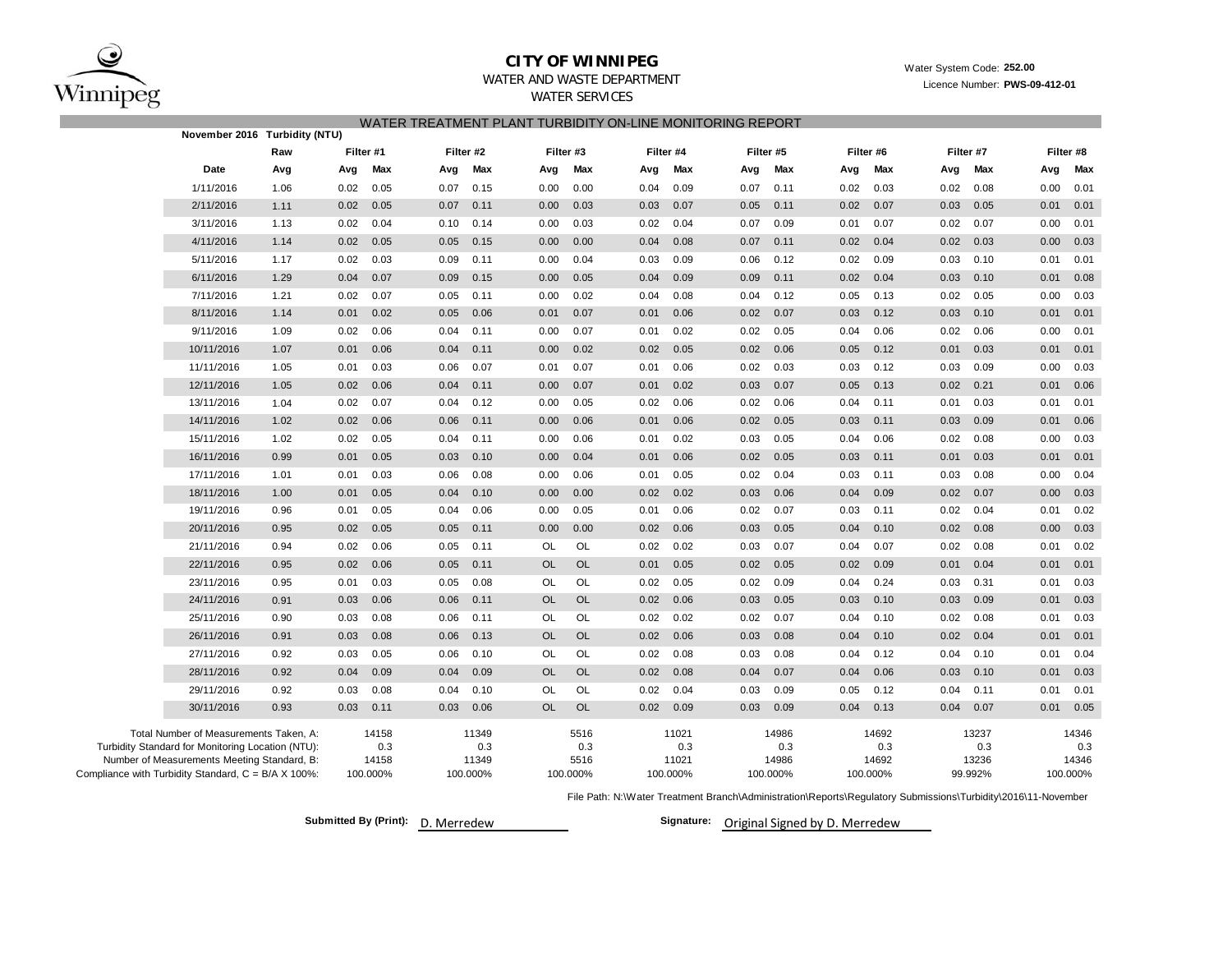

### CITY OF WINNIPEG WATER AND WASTE DEPARTMENT ENVIRONMENTAL STANDARDS DIVISION

### Grab |Analyser| Grab |Analyser| Grab |Analyser| Grab |Analyser| Grab |Analyser| Grab |Analyser| Grab |Grab |Analyser| Grab |Analyser 1.20 | 1.26 | 0.09 | 0.03 | 0.10 | 0.11 | 0.07 | <0.02 | 0.08 | 0.02 | 0.01 | 0.07 | 0.08 | <0.02 | 0.02 | OL | OL  $0.88$   $\mid$   $1.08$   $\mid$   $0.09$   $\mid$   $<$ 0.02  $\mid$   $\mid$   $0.08$   $\mid$   $0.09$   $\mid$   $<$ 0.02  $\mid$   $0.02$   $\mid$   $0.02$   $\mid$   $0.02$   $\mid$   $0.02$   $\mid$   $0.02$   $\mid$   $0.02$   $\mid$   $0.07$   $\mid$   $<$ 0.02 1.00 | 1.07 | 0.07 | <0.02 | 0.09 | 0.11 | OL | OL | 0.08 | 0.02 | 0.07 | 0.07 | <0.02 | 0.10 | 0.03 | 0.08 | <0.02 1.06 | 1.09 | OL | OL | OL | OL | 0.08 | <0.02 | 0.08 | 0.03 | 0.10 | 0.08 | 0.09 | <0.02 | 0.07 | <0.02 | 0.07 | <0.02 NS NS NS NS NS NS NS NS NS NS NS NS NS NS NS NS NS NS NS NS NS NS NS NS NS NS NS NS NS NS NS NS NS NS NS NS 1.03 | 1.13 | 0.18 | 0.03 | OL | OL | 0.13 | <0.02 | 0.10 | 0.04 | 0.13 | 0.10 | 0.11 | 0.05 | 0.09 | 0.03 | 0.09 | <0.02 0.91 | 1.09 | 0.14 | <0.02 | 0.10 | 0.05 | 0.14 | 0.02 | 0.13 | <0.02 | 0.13 | 0.02 | OL | OL | 0.11 | 0.03 | 0.10 | <0.02 0.95 1.04 0.09 <0.02 0.10 0.05 0.09 <0.02 0.11 <0.02 0.09 <0.02 0.10 0.03 0.14 0.03 0.13 0.02 1.08 | 1.04 | OL | OL | 0.12 | 0.05 | 0.11 | <0.02 | 0.13 | <0.02 | 0.10 | 0.03 | 0.13 | 0.06 | 0.13 | <0.02 | 0.11 | <0.02 NS NS NS NS NS NS NS NS NS NS NS NS NS NS NS NS NS NS NS NS NS NS NS NS NS NS NS NS NS NS NS NS NS NS NS NS NS NS NS NS NS NS NS NS NS NS NS NS NS NS NS NS NS NS 0.87 | 0.99 | 0.08 | <0.02 | 0.09 | 0.06 | 0.11 | <0.02 | OL | OL | 0.09 | <0.02 | 0.08 | 0.03 | 0.09 | 0.02 | 0.10 | <0.02  $0.97$   $\mid$   $0.97$   $\mid$   $0.10$   $\mid$   $0.02$   $\mid$   $0.09$   $\mid$   $0.07$   $\mid$   $0.08$   $\mid$   $<$  $0.02$   $\mid$   $0.02$   $\mid$   $0.02$   $\mid$   $0.03$   $\mid$   $0.14$   $\mid$   $0.06$   $\mid$   $0.07$   $\mid$   $<$  $0.02$ 0.82 | 0.98 | 0.10 | <0.02 | 0.10 | 0.05 | 0.11 | <0.02 | 0.11 | <0.02 | 0.13 | 0.04 | 0.10 | 0.03 | 0.09 | <0.02 | 0.09 | <0.02 0.76 | 0.94 | 0.09 | <0.02 | 0.12 | 0.07 | 0.12 | <0.02 | 0.09 | <0.02 | 0.09 | 0.02 | 0.16 | 0.03 | 0.11 | 0.03 | 0.10 | <0.02 0.91 | 0.98 | 0.10 | <0.02 | 0.11 | 0.08 | 0.10 | <0.02 | 0.11 | <0.02 | 0.12 | 0.03 | 0.14 | 0.03 | 0.08 | <0.02 | 0.07 | <0.02 NS NS NS NS NS NS NS NS NS NS NS NS NS NS NS NS NS NS NS NS NS NS NS NS 0.09 <0.02 NS NS NS NS NS NS NS NS NS NS 0.85 | 0.91 | 0.13 | 0.03 | OL | OL | OL | OL | 0.11 | <0.02 | 0.11 | 0.04 | 0.10 | 0.03 | 0.08 | <0.02 | 0.08 | <0.02 0.76 | 0.96 | 0.08 | <0.02 | 0.11 | 0.06 | OL | OL | 0.10 | <0.02 | 0.15 | 0.03 | 0.11 | 0.04 | 0.08 | <0.02 | 0.07 | <0.02 0.83 | 0.91 | 0.08 | <0.02 | 0.08 | 0.06 | OL | OL | 0.14 | <0.02 | 0.08 | <0.02 | 0.09 | 0.02 | 0.11 | 0.02 | 0.14 | 0.02 0.83 | 0.89 | 0.11 | 0.02 | 0.12 | 0.08 | OL | OL | 0.10 | <0.02 | 0.10 | 0.02 | 0.11 | 0.03 | 0.12 | 0.03 | 0.08 | <0.02 0.86 | 0.88 | 0.12 | 0.02 | 0.10 | 0.06 | OL | OL | 0.09 | <0.02 | 0.11 | 0.03 | 0.10 | 0.03 | 0.10 | <0.02 | 0.11 | <0.02 NS NS NS NS NS NS OL OL NS NS NS NS NS NS NS NS NS NS NS NS NS NS NS NS OL OL NS NS NS NS NS NS NS NS NS NS 0.82 | 0.91 | 0.11 | 0.03 | 0.14 | 0.07 | OL | OL | 0.11 | <0.02 | 0.10 | 0.03 | 0.10 | 0.03 | 0.15 | 0.07 | 0.08 | <0.02 0.84 | 0.90 | 0.13 | 0.02 | 0.10 | 0.03 | OL | OL | 0.11 | <0.02 | 0.14 | 0.04 | 0.15 | 0.05 | 0.14 | 0.02 | 0.12 | <0.02 1.05 | 0.91 | 0.10 | 0.02 | 0.10 | 0.05 | OL | OL | 0.12 | 0.02 | 0.11 | 0.02 | NS | NS | 0.13 | 0.03 | 0.12 | <0.02 **Total number of measurements taken, A:** 19 18 19 18 13 13 20 20 21 21 21 21 221 20 **Turbidity Standard for Monitoring Location (NTU):** | 0.30 | 0.30 | 0.30 | 0.30 | 0.30 | 0.30 | 0.30 | 0.30 | 0.30 | 0.30 | 0.30 | 0.30 | 0.30 | 0.30 | 0.30 | 0.30 | 0.30 | 0.30 | 0.30 | 0.30 | 0.30 | 0.30 | 0.30 | 0.30 | **Number of measurements meeting standard, B:** 19 18 13 20 21 19 21 20 **Compliance with Turbidity Standard, C= B/A X 100%:** 100% 100% 100% 100% 100% 100% 100% 100% **WATER TREATMENT PLANT TURBIDITY GRAB MONITORING REPORT Water System Code: 252.00 Turbidity (NTU) Licence No. PWS-09-412-01 Date Raw Water Filter 1 Filter 2 Filter 3 Filter 4 Filter 5 Filter 6 Filter 7 Filter 8** 12-Nov-2016 01-Nov-2016 02-Nov-2016 03-Nov-2016 04-Nov-2016 05-Nov-2016 06-Nov-2016 07-Nov-2016 08-Nov-2016 09-Nov-2016 10-Nov-2016 11-Nov-2016 24-Nov-2016 13-Nov-2016 14-Nov-2016 15-Nov-2016 16-Nov-2016 17-Nov-2016 18-Nov-2016 19-Nov-2016 20-Nov-2016 21-Nov-2016 22-Nov-2016 23-Nov-2016 25-Nov-2016 26-Nov-2016 27-Nov-2016 28-Nov-2016 29-Nov-2016 30-Nov-2016

NS: No Sample NA: Not Analyzed OL: Off-Line

Plant shut down due to electrical problems at Deacon Booster Station. Filter 6 was not sampled before the shutdown. Filter 3 was offline for maintenance from November 23rd to November 30th. **C.** Diduck **C.** Diduck

Printed From : N:\WQ Data\Routine Water Quality\2015\Turbidity.xls **Date Approved:** File: WQR3

**Comments: Report Compiled By: H.Demchenko**

**Approved in LIMS By:**

## **7-Dec-16**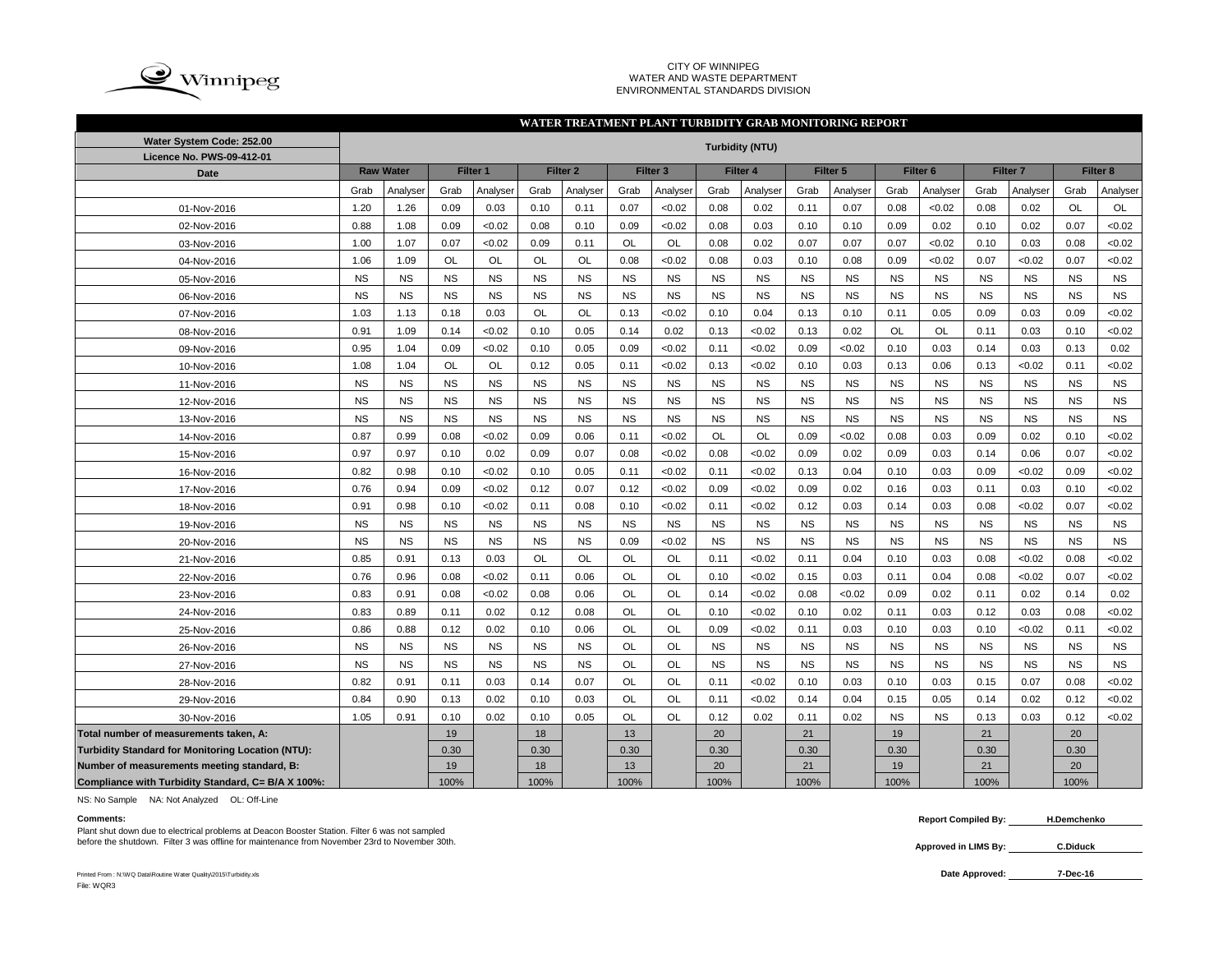

**City of Winnipeg**

Water and Waste Department

Water Services

# WATER TREATMENT PLANT FREE CHLORINE ON-LINE MONITORING REPORT Deacon Booster Pumping Station

Water System Code: **252.00** Licence Number: **PWS-09-412-01**

Report Created: 02 December 2016 Report Period: November 2016

|                                             |                                      | <b>BRANCH1</b><br>[mg/L] |              | <b>BRANCH2</b><br>[mg/L] |              |  |  |  |  |
|---------------------------------------------|--------------------------------------|--------------------------|--------------|--------------------------|--------------|--|--|--|--|
|                                             | Date                                 | Average                  | Minimum      | Average                  | Minimum      |  |  |  |  |
|                                             |                                      |                          |              |                          |              |  |  |  |  |
|                                             | 01/11/2016                           | 1.09                     | 1.04         | 0.98                     | 0.95         |  |  |  |  |
|                                             | 02/11/2016                           | 1.09                     | 1.03         | 1.06                     | 0.95         |  |  |  |  |
|                                             | 03/11/2016                           | 1.11                     | 1.06         | 1.13                     | 1.08         |  |  |  |  |
|                                             | 04/11/2016                           | 1.14                     | 1.08         | 1.15                     | 1.12         |  |  |  |  |
|                                             | 05/11/2016                           | 1.08                     | 1.02         | 1.08                     | 1.02         |  |  |  |  |
|                                             | 06/11/2016                           | 1.03                     | 0.99         | 1.03                     | 0.99         |  |  |  |  |
|                                             | 07/11/2016                           | 0.99                     | 0.94         | 0.97                     | 0.94         |  |  |  |  |
|                                             | 08/11/2016                           | 1.00                     | 0.95         | 1.02                     | 0.96         |  |  |  |  |
|                                             | 09/11/2016                           | 1.10                     | 0.95         | 1.13                     | 0.98         |  |  |  |  |
|                                             | 10/11/2016                           | 1.03                     | 0.98         | 1.05                     | 0.99         |  |  |  |  |
|                                             | 11/11/2016                           | 1.06                     | 1.01         | 1.03                     | 1.00         |  |  |  |  |
|                                             | 12/11/2016                           | 1.02                     | 0.97         | 1.01                     | 0.98         |  |  |  |  |
|                                             | 13/11/2016                           | 1.02                     | 0.97         | 1.04                     | 1.01         |  |  |  |  |
|                                             | 14/11/2016                           | 1.03                     | 0.98         | 1.07                     | 1.02         |  |  |  |  |
|                                             | 15/11/2016                           | 1.02                     | 0.89         | 1.03                     | 0.92         |  |  |  |  |
|                                             | 16/11/2016                           | 1.07                     | 1.00         | 1.05                     | 0.97         |  |  |  |  |
|                                             | 17/11/2016                           | 1.07                     | 1.03         | 1.02                     | 1.00         |  |  |  |  |
|                                             | 18/11/2016                           | 1.06                     | 1.00         | 1.00                     | 0.96         |  |  |  |  |
|                                             | 19/11/2016                           | 1.11                     | 1.02         | 1.05                     | 0.97         |  |  |  |  |
|                                             | 20/11/2016                           | 1.14                     | 1.11         | 1.08                     | 1.05         |  |  |  |  |
|                                             | 21/11/2016                           | 1.18                     | 1.06         | 1.09                     | 1.04         |  |  |  |  |
|                                             | 22/11/2016                           | 1.04                     | 0.68         | 1.01                     | 0.86         |  |  |  |  |
|                                             | 23/11/2016                           | 1.01                     | 0.93         | 1.02                     | 0.90         |  |  |  |  |
|                                             | 24/11/2016                           | 0.96                     | 0.89         | 0.99                     | 0.93         |  |  |  |  |
|                                             | 25/11/2016                           | 1.01                     | 0.93         | 0.98                     | 0.88         |  |  |  |  |
|                                             | 26/11/2016                           | 0.99                     | 0.90         | 1.04                     | 0.98         |  |  |  |  |
|                                             | 27/11/2016                           | 1.00                     | 0.93         | 1.03                     | 0.99         |  |  |  |  |
|                                             | 28/11/2016                           | 0.97                     | 0.82         | 0.99                     | 0.80         |  |  |  |  |
|                                             | 29/11/2016                           | 0.94                     | 0.89         | 0.96                     | 0.91         |  |  |  |  |
|                                             | 30/11/2016                           | 1.01                     | 0.85         | 0.99                     | 0.84         |  |  |  |  |
|                                             |                                      |                          |              |                          |              |  |  |  |  |
|                                             | Total Number of Measurements, A:     |                          | 20912        |                          | 20902        |  |  |  |  |
|                                             | Minimum Free Chlorine Standard:      |                          | 0.5          |                          | 0.5          |  |  |  |  |
| Number of Measurements Meeting Standard, B: |                                      |                          | 20912<br>100 |                          | 20902<br>100 |  |  |  |  |
|                                             | COMPLIANCE, $C = B/A \times 100\%$ : |                          |              |                          |              |  |  |  |  |

File Path: N:\Water Treatment Branch\Administration\Reports\Regulatory Submissions\Chlorine\2016\11-November

Submitted By (Print): D. Merredew

Signature: Original signed by D. Merredew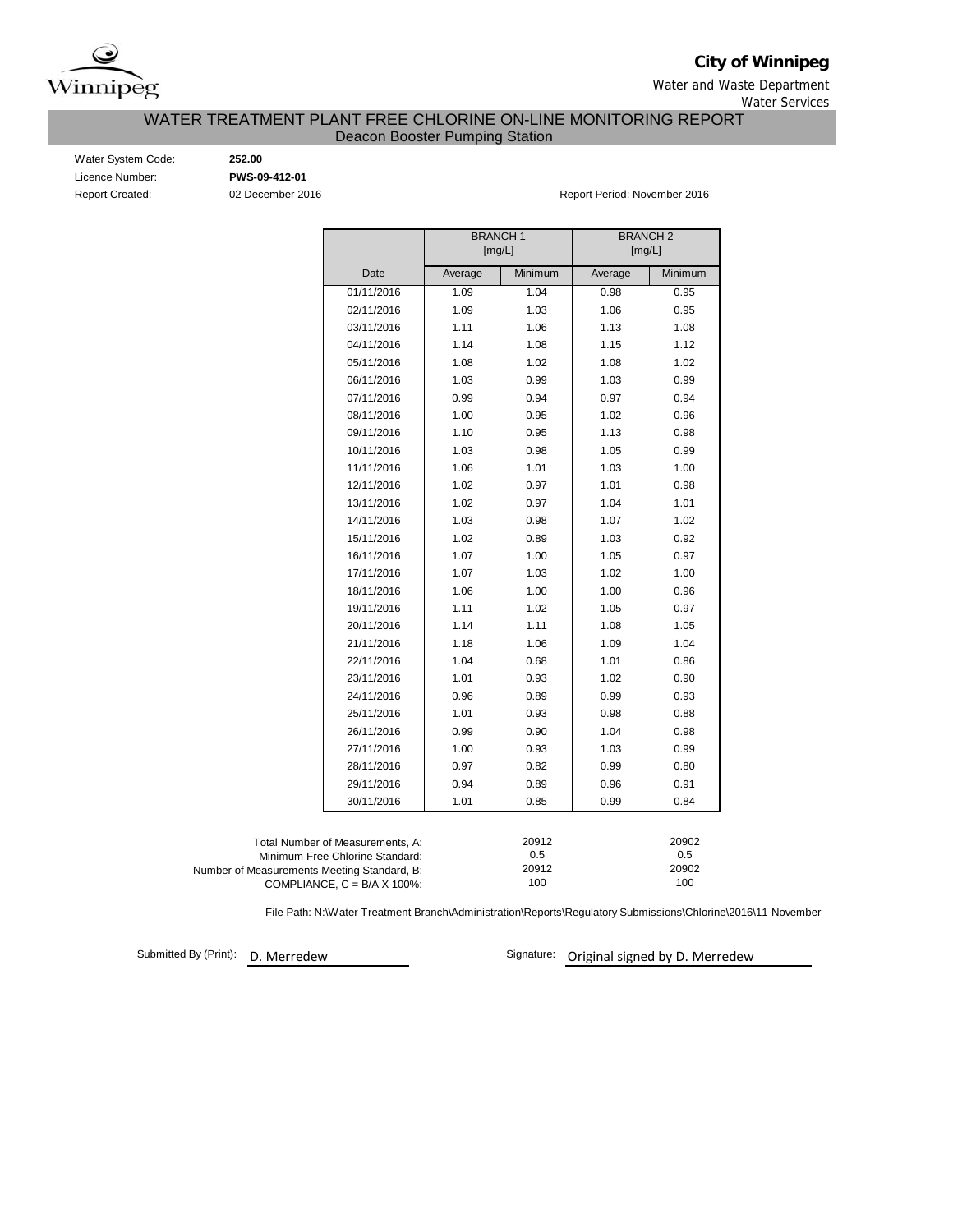| <b>CITY OF WINNIPEG</b><br>$\clubsuit$ Winnipeg<br>WATER AND WASTE DEPARTMENT<br>ENVIRONMENTAL STANDARDS DIVISION |           |                                         |                                 |                                                |                      |                                 |  |  |  |  |  |  |  |  |
|-------------------------------------------------------------------------------------------------------------------|-----------|-----------------------------------------|---------------------------------|------------------------------------------------|----------------------|---------------------------------|--|--|--|--|--|--|--|--|
| WATER TREATMENT PLANT CHLORINE GRAB MONITORING REPORT                                                             |           |                                         |                                 |                                                |                      |                                 |  |  |  |  |  |  |  |  |
| Water System Code: 252.00<br><b>Licence No. PWS-09-412-01</b>                                                     |           | Deacon Booster Pumping Station Branch 1 |                                 | <b>Deacon Booster Pumping Station Branch 2</b> |                      |                                 |  |  |  |  |  |  |  |  |
| <b>Date</b>                                                                                                       |           | Free Chlorine (mg/L)                    | <b>Total Chlorine</b><br>(mg/L) |                                                | Free Chlorine (mg/L) | <b>Total Chlorine</b><br>(mg/L) |  |  |  |  |  |  |  |  |
|                                                                                                                   | Analyser  | Grab                                    | Grab                            | Analyser                                       | Grab                 | Grab                            |  |  |  |  |  |  |  |  |
| 01-Nov-2016                                                                                                       | 1.11      | 1.12                                    | 1.28                            | 0.97                                           | 0.96                 | 1.19                            |  |  |  |  |  |  |  |  |
| 02-Nov-2016                                                                                                       | 1.11      | 1.15                                    | 1.25                            | 1.11                                           | 1.15                 | 1.30                            |  |  |  |  |  |  |  |  |
| 03-Nov-2016                                                                                                       | 1.07      | 1.14                                    | 1.25                            | 1.09                                           | 1.13                 | 1.27                            |  |  |  |  |  |  |  |  |
| 04-Nov-2016                                                                                                       | 1.14      | 1.18                                    | 1.31                            | 1.15                                           | 1.14                 | 1.28                            |  |  |  |  |  |  |  |  |
| 05-Nov-2016                                                                                                       | <b>NS</b> | <b>NS</b>                               | <b>NS</b>                       | <b>NS</b>                                      | <b>NS</b>            | <b>NS</b>                       |  |  |  |  |  |  |  |  |
| 06-Nov-2016                                                                                                       | <b>NS</b> | <b>NS</b>                               | <b>NS</b>                       | <b>NS</b>                                      | <b>NS</b>            | <b>NS</b>                       |  |  |  |  |  |  |  |  |
| 07-Nov-2016                                                                                                       | 0.99      | 1.01                                    | 1.20                            | 0.96                                           | 1.06                 | 1.16                            |  |  |  |  |  |  |  |  |
| 08-Nov-2016                                                                                                       | 1.02      | 1.10                                    | 1.24                            | 1.02                                           | 1.09                 | 1.20                            |  |  |  |  |  |  |  |  |
| 09-Nov-2016                                                                                                       | 1.39      | 1.36                                    | 1.67                            | 1.43                                           | 1.37                 | 1.67                            |  |  |  |  |  |  |  |  |
| 10-Nov-2016                                                                                                       | 1.04      | 1.04                                    | 1.22                            | 1.07                                           | 1.09                 | 1.23                            |  |  |  |  |  |  |  |  |
| 11-Nov-2016                                                                                                       | <b>NS</b> | <b>NS</b>                               | <b>NS</b>                       | <b>NS</b>                                      | ΝS                   | <b>NS</b>                       |  |  |  |  |  |  |  |  |
| 12-Nov-2016                                                                                                       | <b>NS</b> | <b>NS</b>                               | <b>NS</b>                       | <b>NS</b>                                      | <b>NS</b>            | <b>NS</b>                       |  |  |  |  |  |  |  |  |
| 13-Nov-2016                                                                                                       | <b>NS</b> | <b>NS</b>                               | <b>NS</b>                       | <b>NS</b>                                      | <b>NS</b>            | <b>NS</b>                       |  |  |  |  |  |  |  |  |
| 14-Nov-2016                                                                                                       | 1.05      | 1.00                                    | 1.27                            | 1.08                                           | 1.08                 | 1.25                            |  |  |  |  |  |  |  |  |
| 15-Nov-2016                                                                                                       | 1.08      | 1.11                                    | 1.25                            | 1.05                                           | 1.01                 | 1.19                            |  |  |  |  |  |  |  |  |
| 16-Nov-2016                                                                                                       | 1.05      | 1.09                                    | 1.27                            | 1.05                                           | 1.05                 | 1.26                            |  |  |  |  |  |  |  |  |
| 17-Nov-2016                                                                                                       | 1.08      | 1.10                                    | 1.25                            | 1.03                                           | 1.05                 | 1.21                            |  |  |  |  |  |  |  |  |
| 18-Nov-2016                                                                                                       | 1.08      | 1.10                                    | 1.30                            | 1.03                                           | 1.08                 | 1.24                            |  |  |  |  |  |  |  |  |
| 19-Nov-2016                                                                                                       | <b>NS</b> | <b>NS</b>                               | <b>NS</b>                       | <b>NS</b>                                      | <b>NS</b>            | <b>NS</b>                       |  |  |  |  |  |  |  |  |
| 20-Nov-2016                                                                                                       | <b>NS</b> | <b>NS</b>                               | <b>NS</b>                       | <b>NS</b>                                      | <b>NS</b>            | <b>NS</b>                       |  |  |  |  |  |  |  |  |
| 21-Nov-2016                                                                                                       | 1.11      | 1.16                                    | 1.28                            | 1.06                                           | 1.10                 | 1.25                            |  |  |  |  |  |  |  |  |
| 22-Nov-2016                                                                                                       | 1.06      | 1.07                                    | 1.23                            | 1.04                                           | 1.01                 | 1.22                            |  |  |  |  |  |  |  |  |
| 23-Nov-2016                                                                                                       | 1.00      | 1.04                                    | 1.24                            | 1.04                                           | 1.04                 | 1.18                            |  |  |  |  |  |  |  |  |
| 24-Nov-2016                                                                                                       | 0.95      | 0.98                                    | 1.12                            | 1.00                                           | 0.97                 | 1.14                            |  |  |  |  |  |  |  |  |
| 25-Nov-2016                                                                                                       | 0.99      | 0.95                                    | 1.15                            | 0.96                                           | 1.01                 | 1.18                            |  |  |  |  |  |  |  |  |
| 26-Nov-2016                                                                                                       | NS.       | <b>NS</b>                               | <b>NS</b>                       | <b>NS</b>                                      | <b>NS</b>            | <b>NS</b>                       |  |  |  |  |  |  |  |  |
| 27-Nov-2016                                                                                                       | <b>NS</b> | <b>NS</b>                               | <b>NS</b>                       | <b>NS</b>                                      | <b>NS</b>            | <b>NS</b>                       |  |  |  |  |  |  |  |  |
| 28-Nov-2016                                                                                                       | 0.96      | 1.03                                    | 1.11                            | 0.99                                           | 1.01                 | 1.15                            |  |  |  |  |  |  |  |  |
| 29-Nov-2016                                                                                                       | 0.95      | 0.99                                    | 1.12                            | 0.96                                           | 1.00                 | 1.11                            |  |  |  |  |  |  |  |  |
| 30-Nov-2016                                                                                                       | 0.95      | 1.01                                    | 1.14                            | 0.96                                           | 1.03                 | 1.15                            |  |  |  |  |  |  |  |  |
| Total number of measurements taken, A:                                                                            |           | 21                                      |                                 |                                                | 21                   |                                 |  |  |  |  |  |  |  |  |
| <b>Chlorine Standard for Monitoring Location (mg/L):</b>                                                          |           | 0.50                                    |                                 |                                                | 0.50                 |                                 |  |  |  |  |  |  |  |  |
| Number of measurements meeting standard, B:                                                                       |           | 21                                      |                                 |                                                | 21                   |                                 |  |  |  |  |  |  |  |  |
| Compliance with Chlorine Standard, C= B/A X 100%:                                                                 |           | 100%                                    |                                 |                                                | 100%                 |                                 |  |  |  |  |  |  |  |  |

CITY OF WINNIPEG

NS: No Sample NA: Not Analyzed OL: Off-Line

| <b>Comments:</b> | <b>Report Compiled By:</b> | <b>H.Demchenko</b> |  |
|------------------|----------------------------|--------------------|--|
|                  |                            |                    |  |

**Approved in LIMS By: C.Diduck**

**Printed From : N:\WQ Data\Routine Water Quality\2016\Chlorine.xls** File: WQR3

Date Approved: 7-Dec-16